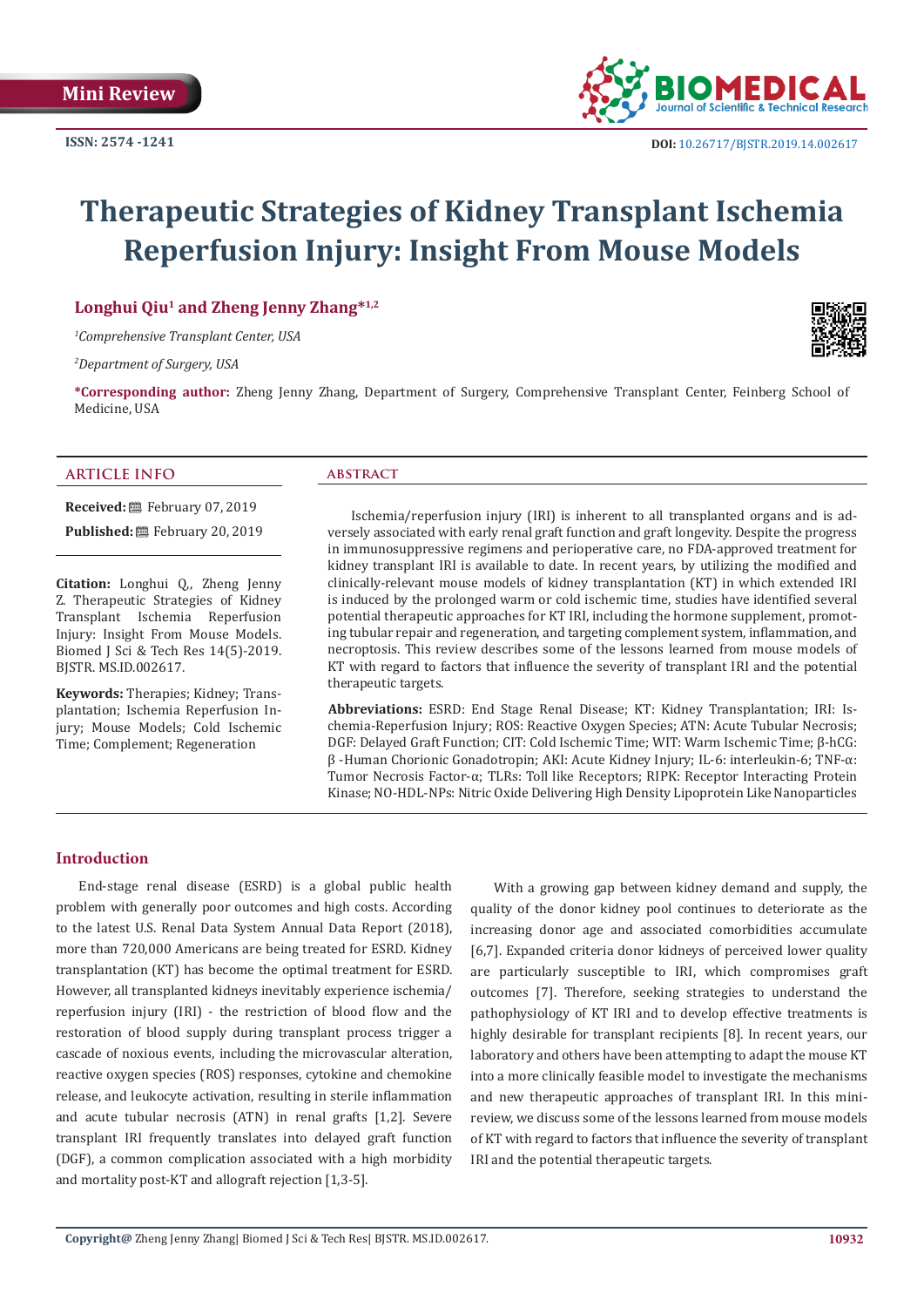# **Clinically Relevant Mouse Models of Kidney Transplantation With Extended IRI**

Mouse models of vascularized kidney transplantation have been widely used to dissect mechanism of IRI and transplant rejection. Similarly to the clinic, prolonged cold ischemic time (CIT) induce extended IRI in mouse renal grafts, thus introducing a clinically-relevant model for transplant IRI studies (Table 1) [9-17]. While the warm ischemic time (WIT) in most studies was limited to 30 mins, the CIT ranged from 20 mins to 8 hrs. In some studies, both of the native kidneys of recipient mice were removed during the transplant surgery, while in other studies one of the recipient's native kidneys was kept in situ until day 4-5 post-transplant. The advantage of removing both native kidneys right away is that the immediate renal graft function will be accessible; however, it may also cause more mortalities during the early post-transplant phases due to the intensive IRI. Concerning the donor and recipient strains, both syngeneic and allogeneic mouse models have been employed for testing IRI treatments. However, since the contributions remain unclear with respect to the allogeneic immune responses versus donor/recipient genetics in graft IRI, the influence of mouse genetic background should be also taken into consideration when designing studies.

**Table 1:** Potential therapies or targets of kidney transplant IRI identified by utilizing the modified mouse models of KT with extended IRI.

| <b>Author</b>                                                   | Year | <b>Mouse KT Models</b>                      | <b>Therapies/Targets</b>       | Reference |
|-----------------------------------------------------------------|------|---------------------------------------------|--------------------------------|-----------|
| <b>Hormone</b>                                                  |      |                                             |                                |           |
| David et al.                                                    | 2016 | Syngeneic; 8hr CIT; 30 min WIT *            | Estrogen                       | $[9]$     |
| Gueler et al.                                                   | 2015 | Allogeneic; 1hr CIT; 30 min WIT*            | EA-230                         | $[10]$    |
| <b>Targeting Complement System</b>                              |      |                                             |                                |           |
| Zhang et al.                                                    | 2016 | Syngeneic; $4hr$ CIT <sup>#</sup> $\dagger$ | Complement 3, RelB, and<br>Fas | $[11]$    |
| Casuraghi et al.                                                | 2017 | Allogeneic; 20min CIT; 20 min WIT#          | Complement factor b            | $[12]$    |
| <b>Tubular Repair and Regeneration</b>                          |      |                                             |                                |           |
| Zhang et al.                                                    | 2016 | Syngeneic; 4hr CIT; 30 min WIT#             | CD47                           | $[13]$    |
| Targeting Innate Immunity, Necroptosis and Cell Stress Pathways |      |                                             |                                |           |
| Farraar et al.                                                  | 2012 | Syngeneic; 30min CIT <sup>*</sup> +         | TLR <sub>2</sub>               | $[14]$    |
| Lau et al.                                                      | 2013 | Allogeneic; 35-40min (WIT+CIT) <sup>#</sup> | RIPK3                          | $[15]$    |
| Rink et al.                                                     | 2018 | Syngeneic; 4hr CIT; 30 min WIT#             | NO-HDL-NPs                     | $[16]$    |
| Sörensen et al.                                                 | 2011 | Allogeneic; 45min CIT <sup>*</sup> +        | $B(15-42)$                     | $[17]$    |

Note: #Both native kidneys of recipient mice were removed during transplant surgery. \*One native kidney of recipient mice was kept in situ to 4-5 days post-transplant. † Warm ischemic time was not reported. CIT: cold ischemic time; WIT: warm ischemic time; TLR: Toll-like receptor; RIPK: receptor-interacting protein kinase; NO-HDL-NPs: nitric oxide-delivering high-density lipoproteinlike nanoparticles.

### **Hormonal Influence**

Sex disparities in kidney IRI tolerance have been proven in both animal systems and human studies [9,18]. By utilizing a mouse KT model with 8hr CIT, Aufhauser et al. [9] showed that female recipient mice had improved renal ischemia tolerance compared to male recipient mice, which correlated with better transplant outcomes. They found that renal IRI was exacerbated in female mice with estrogen receptor α deficiency, while female mice receiving supplemental estrogen prior to ischemia were protected [9]. Moreover, Gueler et al. [10] showed that the EA-230, an oligopeptide derived from β-human chorionic gonadotropin (β-hCG) lysates, ameliorated renal ischemic injury, improved renal allograft function, and prolonged survival in a mouse model of KT with 1hr CIT. These studies suggest the potential benefits of hormone supplements in kidney transplant IRI [10].

### **Complement System**

Several experimental models of acute kidney injury (AKI) induced by clamping have demonstrated a clear-cut role for complement system in renal IRI [19,20] yet only a few studies have tested the effect of complement inhibitors in kidney transplant IRI models [12,21]. Using syngeneic mouse KT models with 4hr CIT, Zheng et al. showed that the administration of siRNA cocktail solution targeting complement 3, RelB, and Fas significantly reduced the expression of proinflammatory cytokines, interleukin-6 (IL-6), and tumor necrosis factor-α (TNF-α), decreased cell apoptosis, and improved renal function [11]. Recently, Casiraghi et al. [12] showed that BALB/c kidneys transplanted into complement factor b-deficient B6 recipients exhibited reduced IRI and diminished T cell-mediated rejection. The administration of anti-complement factor B antibody to recipients in early post-transplant phases ameliorated both IRI and early adaptive immune responses [12].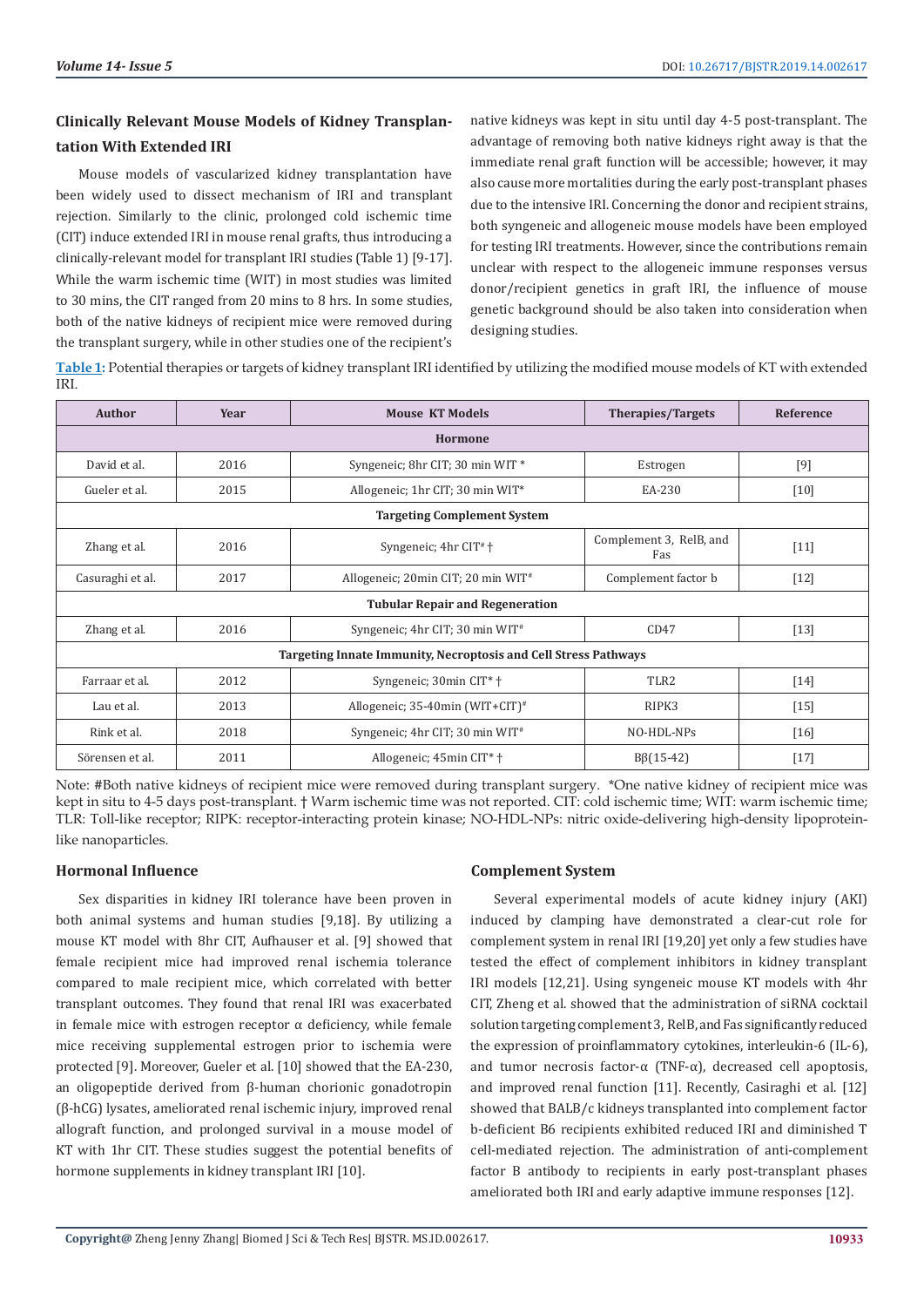#### **Tubular Repair and Regeneration**

It has been accepted that proximal tubule regeneration post-AKI occurs from intrinsic tubule cells [22]. Therefore, seeking strategies to promote tubular repair and regeneration holds promise for ameliorating renal graft damage. Our collaborative studies with Isenberg's Lab showed that the treatment of renal tubular epithelial cells with a CD47 blocking antibody or CD47 targeting siRNA increased expression of self-renewal transcription factors and promoted cell proliferation [13]. Further studies in mouse models of KTwith 4hr CIT indicated that the treatment with a CD47 blocking antibody increased self-renewal transcription factor expression, decreased tissue damage, and improved renal function compared to that in control mice [13].

# **Targeting Innate Immunity, Necroptosis, and Cell Stress Pathways**

It is known that IRI triggers a vast array of inflammatory mediators that activate innate immune responses. Toll-like receptors (TLRs) are critical molecules involved in inflammation. By using a mouse KT models with 1hr CIT, Farrar et al. showed that inhibition of TLR2 with a therapeutic agent (OPN301) significantly decreased acute tubular necrosis and improved renal graft function compared to controls [14]. Necroptosis, a term for programmed cell necrosis, is an emerging entity that might be involved in transplant IRI. This process is characterized by a pathway dependent on the receptor‐interacting protein kinase 1 (RIPK1)-RIPK3 complex [23]. A recent study by Lau et al. showed that BALB/c mice receiving RIPK3-/- kidneys had improved renal function and longer survival compared to controls, suggesting that inhibition of necroptosis in donor organs may provide a clinical benefit [15].

Other therapeutic targets testing in the mouse KT models with prolonged CIT included the nitric oxide-delivering highdensity lipoprotein-like nanoparticles (NO-HDL-NPs) and Bβ(15- 42), a breakdown product of fibrin that could inhibit leukocyteendothelial adhesion, as summarized in Table 1 and [16, 17]. Besides the therapeutic approaches summarized above, other potential targets that can be tested in the modified mouse models of KT include the mitochondrial dysfunction [24], endoplasmic reticulum stress [25], and lipid peroxidation [26]. With regard to the mouse model of KT IRI, the major limitation is that the surgical procedure is technically challenging and requires extensive microsurgical training. Few people in the world are able to perform this procedure, making it less convenient for translational research. Nevertheless, this model is very attractive as it is powerful and clinically-relevant for the mechanistic investigations and for testing new strategies, thereby offering a great opportunity for identifying new therapies for transplant IRI. Furthermore, compared to mouse AKI models in which no transplant procedure is included, mouse KT IRI model can efficiently test the mechanisms of kidney intrinsic factors (donor) versus extrinsic factors (recipient).

## **Conclusion**

The progress of therapies in KT IRI relies on a better understanding the pathophysiology of renal injury and repair. Mouse models of KT combined with extended IRI could serve as a powerful tool for exploring the mechanisms of renal graft injury and for testing new therapies for transplant recipients.

### **Acknowledgment**

The author would like to acknowledge the support from members of the Comprehensive Transplant Center Microsurgery Core at Northwestern University. This work is partially supported by NIH/NIAID P01AI112522 and R01AI112911. The author would like to thank Nate Esparza for proofreading the article.

#### **References**

- 1. [Siedlecki A, Irish W, Brennan DC \(2011\) Delayed graft function in the](https://www.ncbi.nlm.nih.gov/pmc/articles/PMC3280444/) [kidney transplant. Am J Transplant 11\(11\): 2279-2296.](https://www.ncbi.nlm.nih.gov/pmc/articles/PMC3280444/)
- 2. [Salvadori M, Rosso G, Bertoni E \(2015\) Update on ischemia-reperfusion](https://www.ncbi.nlm.nih.gov/pmc/articles/PMC4478600/) [injury in kidney transplantation: Pathogenesis and treatment. World J](https://www.ncbi.nlm.nih.gov/pmc/articles/PMC4478600/) [Transplant 5\(2\): 52-67.](https://www.ncbi.nlm.nih.gov/pmc/articles/PMC4478600/)
- 3. [Mori DN, Kreisel D, Fullerton JN, Gilroy DW, Goldstein DR \(2014\)](https://www.ncbi.nlm.nih.gov/pubmed/24517430) [Inflammatory triggers of acute rejection of organ allografts. Immunol](https://www.ncbi.nlm.nih.gov/pubmed/24517430) [Rev 258\(1\): 132-144.](https://www.ncbi.nlm.nih.gov/pubmed/24517430)
- 4. [Zhao H, Alam A, Soo AP, George AJT, Ma D \(2018\) Ischemia-Reperfusion](https://www.ncbi.nlm.nih.gov/pubmed/29398595) [Injury Reduces Long Term Renal Graft Survival: Mechanism and Beyond.](https://www.ncbi.nlm.nih.gov/pubmed/29398595) [E Bio Medicine 28: 31-42.](https://www.ncbi.nlm.nih.gov/pubmed/29398595)
- 5. [Wu WK, Famure O, Li Y, Kim SJ \(2015\) Delayed graft function and the risk](https://www.ncbi.nlm.nih.gov/pubmed/26108067) [of acute rejection in the modern era of kidney transplantation. Kidney](https://www.ncbi.nlm.nih.gov/pubmed/26108067) [Int 88\(4\): 851-858.](https://www.ncbi.nlm.nih.gov/pubmed/26108067)
- 6. [Rege A, Irish B, Castleberry A, Vikraman D, Sanoff S, et al. \(2016\)](https://www.ncbi.nlm.nih.gov/pubmed/28018757) [Trends in Usage and Outcomes for Expanded Criteria Donor Kidney](https://www.ncbi.nlm.nih.gov/pubmed/28018757) [Transplantation in the United States Characterized by Kidney Donor](https://www.ncbi.nlm.nih.gov/pubmed/28018757) [Profile Index. Cureus 8\(11\): 887.](https://www.ncbi.nlm.nih.gov/pubmed/28018757)
- 7. [Dayoub JC, Cortese F, Anzic A, Grum T, De Magalhaes JP \(2018\) The](https://www.ncbi.nlm.nih.gov/pubmed/29935294) [effects of donor age on organ transplants: A review and implications for](https://www.ncbi.nlm.nih.gov/pubmed/29935294) [aging research. Exp Gerontol 110:230-240.](https://www.ncbi.nlm.nih.gov/pubmed/29935294)
- 8. [Incerti D, Summers N, Ton TGN, Boscoe A, Chandraker A, et al. \(2018\) The](https://www.ncbi.nlm.nih.gov/pmc/articles/PMC6124921/) [Lifetime Health Burden of Delayed Graft Function in Kidney Transplant](https://www.ncbi.nlm.nih.gov/pmc/articles/PMC6124921/) [Recipients in the United States. MDM Policy Pract 3\(1\).](https://www.ncbi.nlm.nih.gov/pmc/articles/PMC6124921/)
- 9. [Aufhauser DD, Wang Z, Murken DR, Bhatti TR, Wang Y, et al. \(2016\)](https://www.ncbi.nlm.nih.gov/pubmed/27088798) [Improved renal ischemia tolerance in females influences kidney](https://www.ncbi.nlm.nih.gov/pubmed/27088798) [transplantation outcomes. J Clin Invest 126\(5\): 1968-1977.](https://www.ncbi.nlm.nih.gov/pubmed/27088798)
- 10. [Gueler F, Shushakova N, Mengel M, Hueper K, Chen R, et al. \(2015\) A](https://www.ncbi.nlm.nih.gov/pubmed/25617900) [novel therapy to attenuate acute kidney injury and ischemic allograft](https://www.ncbi.nlm.nih.gov/pubmed/25617900) [damage after allogenic kidney transplantation in mice. PLos one 10\(1\):](https://www.ncbi.nlm.nih.gov/pubmed/25617900) [e0115709.](https://www.ncbi.nlm.nih.gov/pubmed/25617900)
- 11. [Zheng X, Zang G, Jiang J, He W, Johnston NJ, et al. \(2016\) Attenuating](https://www.ncbi.nlm.nih.gov/pubmed/26998850) [Ischemia-Reperfusion Injury in Kidney Transplantation by Perfusing](https://www.ncbi.nlm.nih.gov/pubmed/26998850) [Donor Organs With siRNA Cocktail Solution. Transplantation 100\(4\):](https://www.ncbi.nlm.nih.gov/pubmed/26998850) [743-752.](https://www.ncbi.nlm.nih.gov/pubmed/26998850)
- 12. [Casiraghi F, Azzollini N, Todeschini M, Fiori S, Cavinato RA, et al. \(2017\)](https://www.ncbi.nlm.nih.gov/pubmed/28276660) [Complement Alternative Pathway Deficiency in Recipients Protects](https://www.ncbi.nlm.nih.gov/pubmed/28276660) [Kidney Allograft From Ischemia/Reperfusion Injury and Alloreactive T](https://www.ncbi.nlm.nih.gov/pubmed/28276660) [Cell Response. Am J Transplant 17\(9\): 2312-2325.](https://www.ncbi.nlm.nih.gov/pubmed/28276660)
- 13. [Rogers NM, Zhang ZJ, Wang JJ, Thomson AW, Isenberg JS \(2016\) CD47](https://www.ncbi.nlm.nih.gov/pubmed/27259369) [regulates renal tubular epithelial cell self-renewal and proliferation](https://www.ncbi.nlm.nih.gov/pubmed/27259369) [following renal ischemia reperfusion. Kidney Int 90\(2\): 334-347.](https://www.ncbi.nlm.nih.gov/pubmed/27259369)